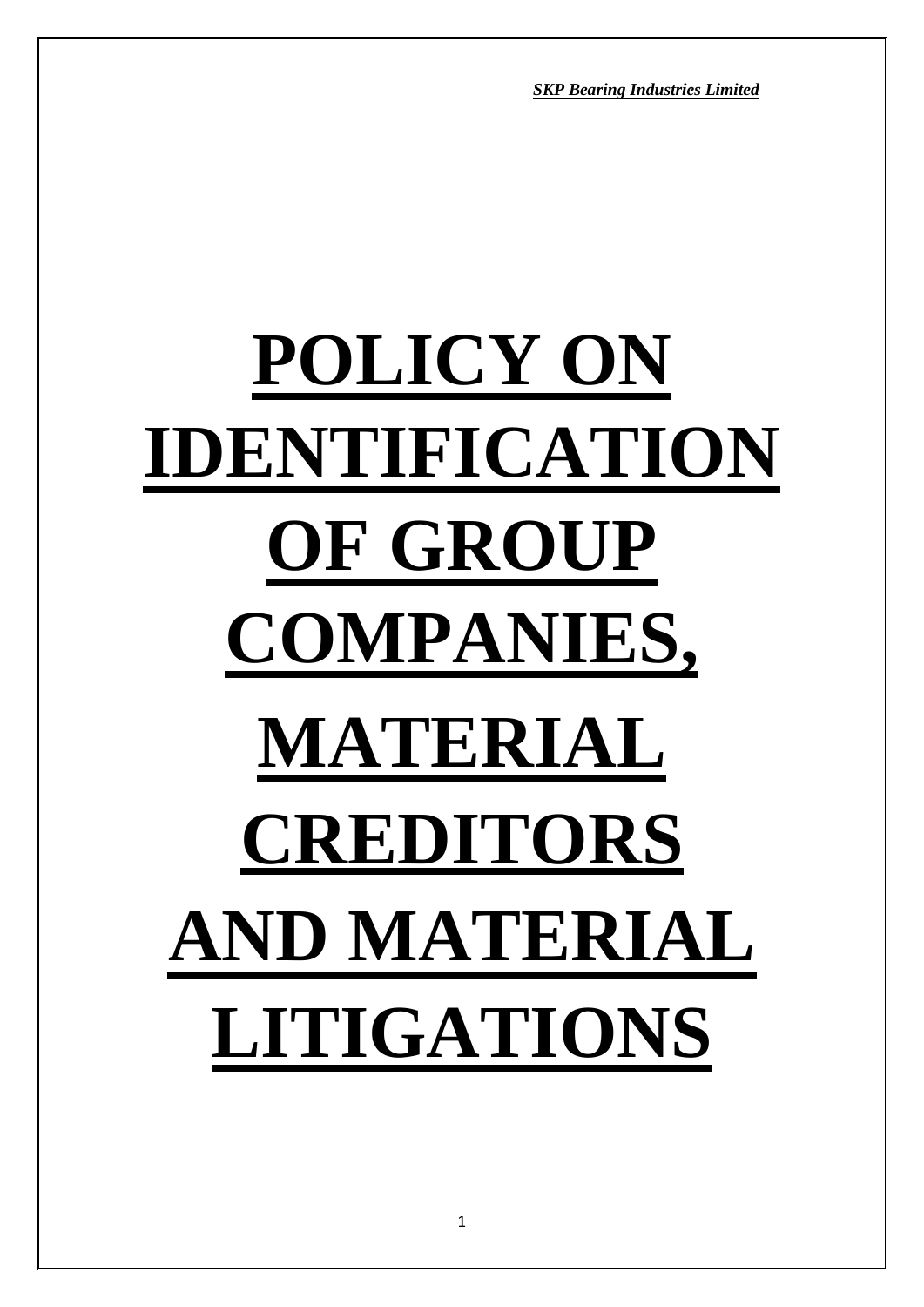## **A. INTRODUCTION**

This Policy has been formulated to define the materiality for identification of Group companies, Material Creditors and Material Litigations in respect of SKP Bearing Industries Limited (the "Company"), pursuant to the disclosure requirements under Schedule VI of Securities and Exchange Board of India (Issue of Capital and Disclosure Requirements) Regulations, 2018, as amended from time to time ("SEBI ICDR Regulations").

This Policy has been adopted by the Board at its meeting held on February 15, 2022 and has come into effect on February 15, 2022.

# **B. APPLICABILITY AND OBJECTIVE**

This policy shall be called the **'Policy on Identification of Group Companies, Material litigations and Material creditors** ("Policy"). The Policy shall come into effect from thedate of its approval by our Board.

## **C. INTERPRETATION**

In this Policy, unless the context otherwise requires:

- (i) words denoting the singular shall include the plural and vice versa.
- (ii) references to the words "include" or "including" shall be construed without limitation.

## **D. POLICY PERTAINING TO THE IDENTIFICATION OF GROUP COMPANIES**

The policy with respect to the identification of the group companies of our Company shall be as follows:

Our Company is required to disclose certain matters in relation to its "group companies" in the Draft Prospectus / Prospectus. The SEBI Regulations define "group companies" as:

"Group companies", shall include such companies (other than promoter(s) and subsidiary/subsidiaries) with which there were related party transactions, during the period for which financial information is disclosed, as covered under the applicable accounting standards, and also other companies as considered material by the board of the issuer.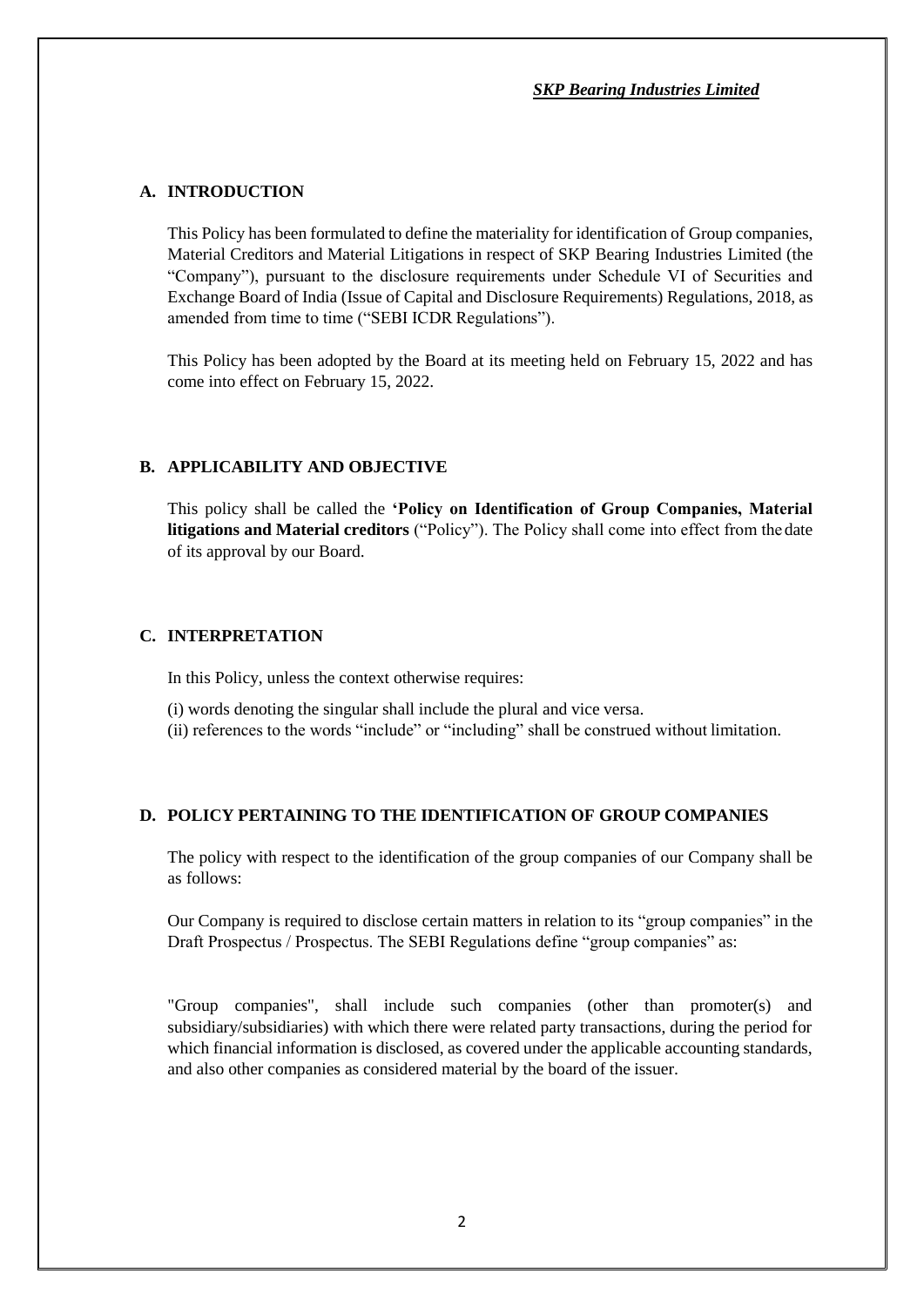## **Policy on Materiality:**

In our Board opinion a company shall be considered as Group Company only if :-

- (i) the Company has entered into one or more transaction with such companies which are identified as related parties in accordance with the Accounting Standards – 18 as per Restated Financial Statements and,
- (ii) shall include all such companies which are considered material by the Board of Directors.

# **E. IDENTIFICATION OF MATERIAL CREDITORS**

Our Company is required to disclose in the Draft Prospectus / Prospectus, the details on materiality for outstanding dues to creditors and all other such transactions as the Board may deem fit.

# **Policy on Materiality:**

Our Board has formed the following policy on determination of material Creditors. The policy as approved by the Board is :-

All outstanding dues owed by Company to small scale undertaking and other creditors exceeding 10% of the trade payables of our Company as per the audited previous full year financial statements shall be considered as material by our Board and the same will be disclosed in the Annual report of the Company.

The Company shall make relevant disclosures before the Audit Committee/ Board of directors as required by applicable law from time to time.

The Board is authorized to display the details of such creditors on the website of our company.

# **F. IDENTIFICATION OF MATERIAL LITIGATION**

Our Company is required to disclose in the Draft Prospectus /Prospectus all outstanding:

- (i) criminal proceedings;
- (ii) actions by statutory or regulatory authorities;
- (iii) taxation matters (indirect and direct taxes); and
- (iv) other pending material litigation, involving our Company, our directors, our promoters and our group companies.